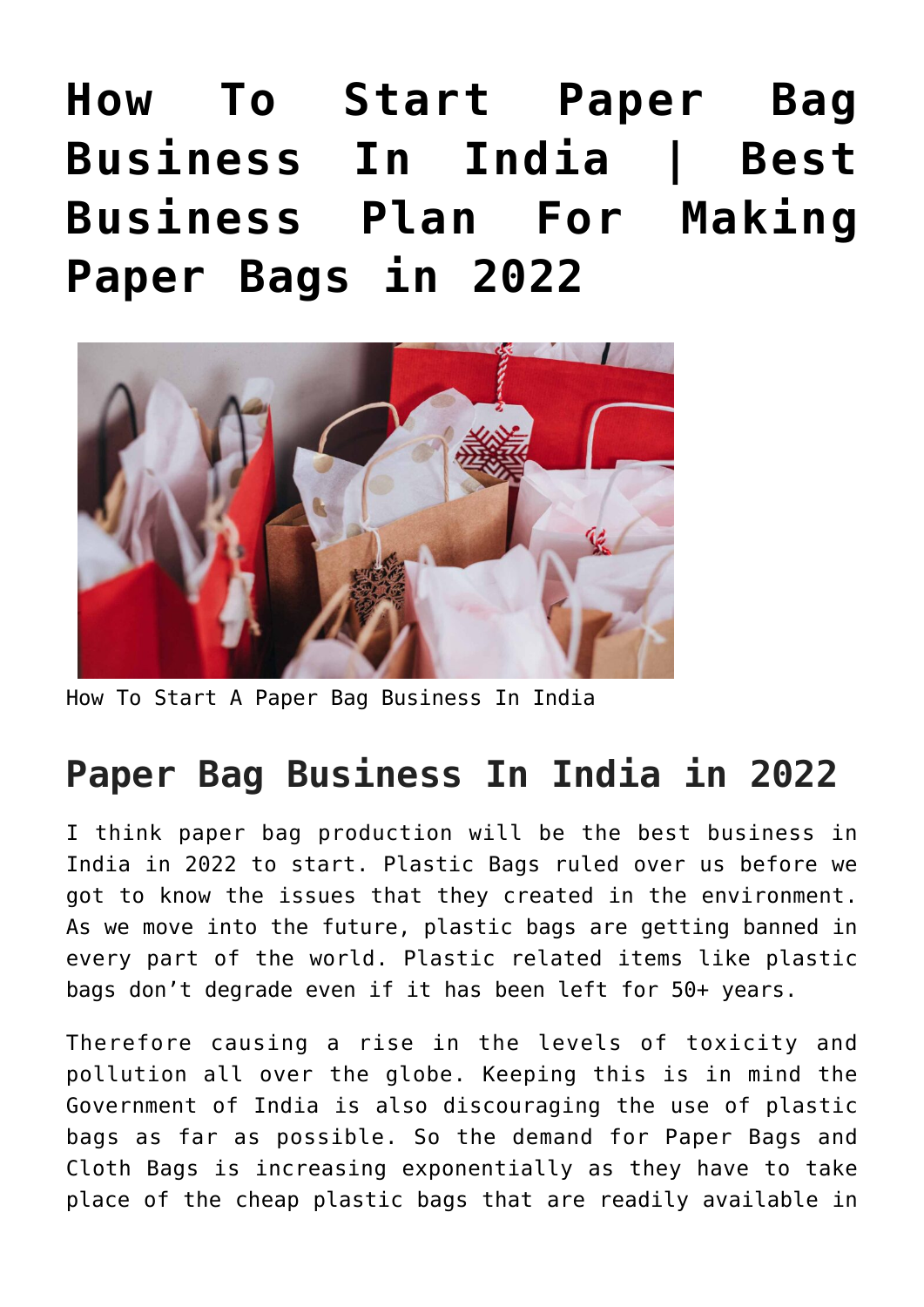the market. So, in this article, we are going to have an indepth discussion about the paper bag business plan.

### **Demand For Paper Bag Business In India**

Paper Bags have gained popularity recently and paper bag business plan can run easily for the next 10-20 Years. As these paper bags will be made with recycled paper, they will be eco-friendly and would not produce any toxicity towards nature. The demand for the paper bag manufacturing business in India will surely boom due to India's increasing population and the opening of new ventures like Local Stores, Online E-Shopping portals, etc.

Some of the areas where paper bags can be easily used are as follows:

- Food and Gift Packaging
- Basic Grocery Shopping
- Basic Shopping like Medical, Cloths, Jwellery, etc.
- Paper Bags can be even used for Advertising and Marketing purposes.

The best real-life example that I have seen and I can give is of Amazon and Flipkart. These E-com ventures are the leading names when we talk about online shopping in India. Amazon and Flipkart have started using paper bags as in the packaging process of their products. Initially, they used plastic bags in packing packages that contained clothing materials. Now they have successfully replaced those plastic bags with Paper Bags. This was just one example there are lots of examples like this in the current market. So it can be definitely said that the paper bag manufacturing business can be the best business to start anytime soon.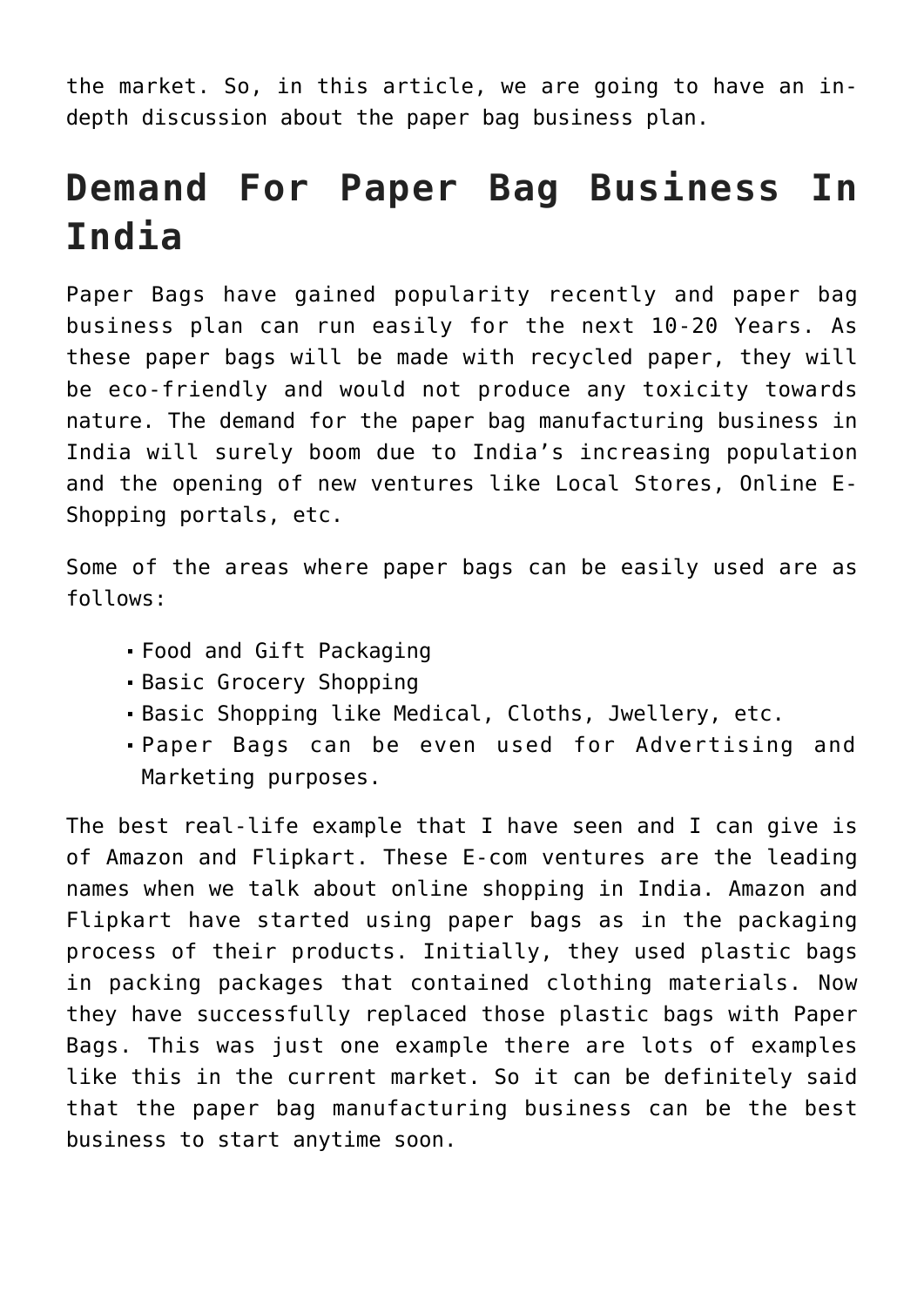# **Types Of Businesses Related To Paper Bag Business In India**

There are many types of businesses that can be related to the Paper Bag Industry. Some of them include:

- Paper Bag Manufacturing Business.
- Importing or Exporting pre made Paper Bags.
- Making a plant to recycle paper which can be used in the production of Paper Bags, etc.

Here we will discuss the paper bag manufacturing or production process on a large scale and even on a small scale. This is a type of Business Idea that can be easily practiced on a large scale (Paper Bag Manufacturing Plants) as well as a small scale (from home).

## **Benefits Of Paper Bag Business In India**

There are many benefits of Paper Bag Business some of them are explained below.

- This business has emerged recently so the competition is quite less in this business.
- The demand of this business is increasing day by day. So its never late to start and work on this business idea.
- This business model can be done on both small scale and on large scale. We can even start Paper Bag business at home itself.
- Paper bag business is an evergreen business as this business idea will not meet saturation that early when we compare it with other business ideas, etc.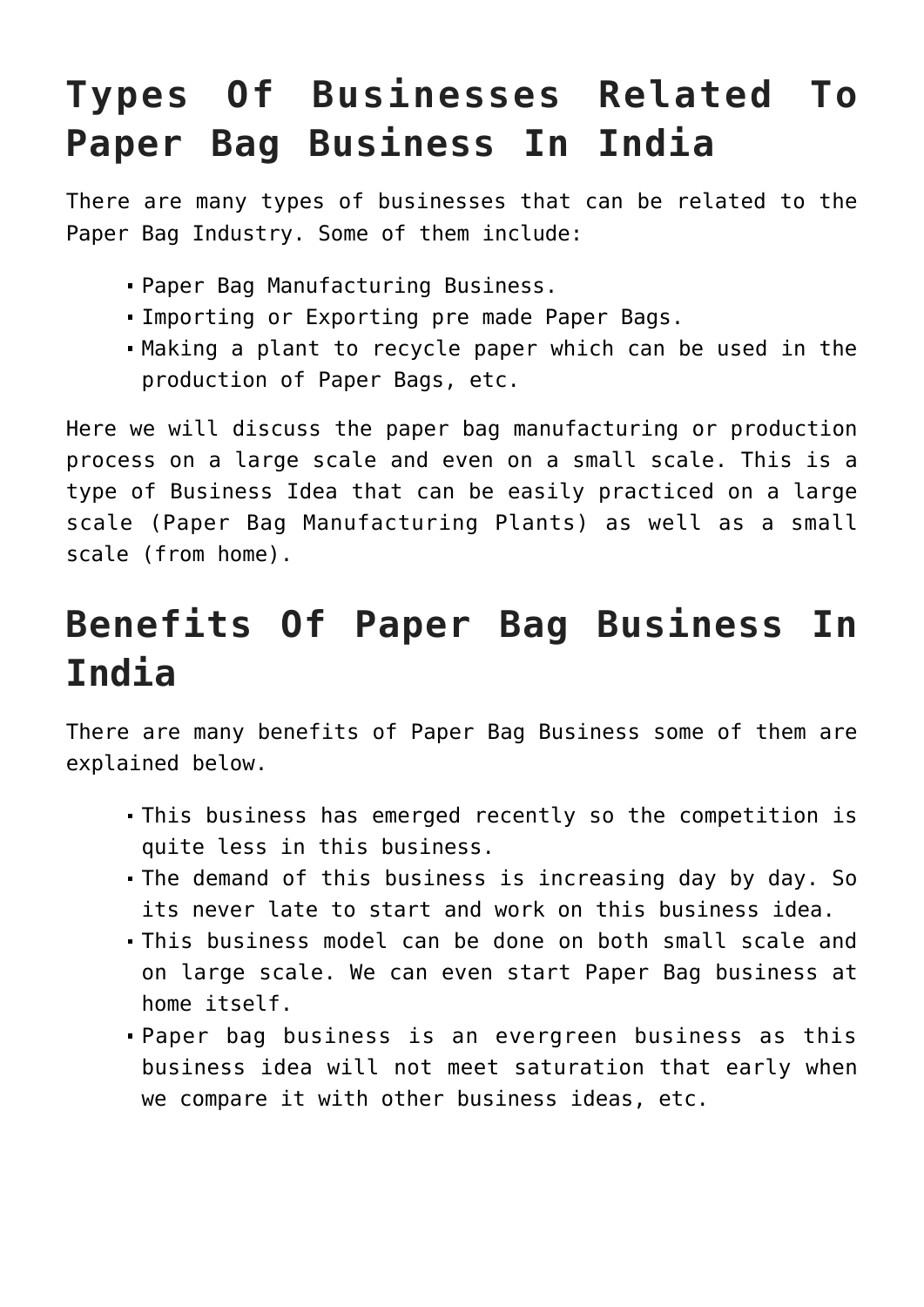# **Competition In Paper Bag Manufacturing Business In India**

The competition in this business is quite less when compared with other business models. I always mention in my articles that we should always look for local opportunities where we can easily market our products. In this case, we can easily find lots of Shops and Businesses where people are still using plastic bags. We can easily come to an agreement with the shop or business owner and we can manufacture the paper bags according to their need. In this way, we will not face any problem in selling our final product that is Paper Bags in this case.

I have also seen that many business models get failed when the business owner doesn't look towards the quality of the products that are being manufactured. So it's a very important step to see the usage of the bags first. It can be done by asking the shop owners about the products which they regularly sell. When we know about the usage, then we can properly design the bags so that they can easily lift the required weight and hence don't get torn.



How To Start A Paper Bag Business In India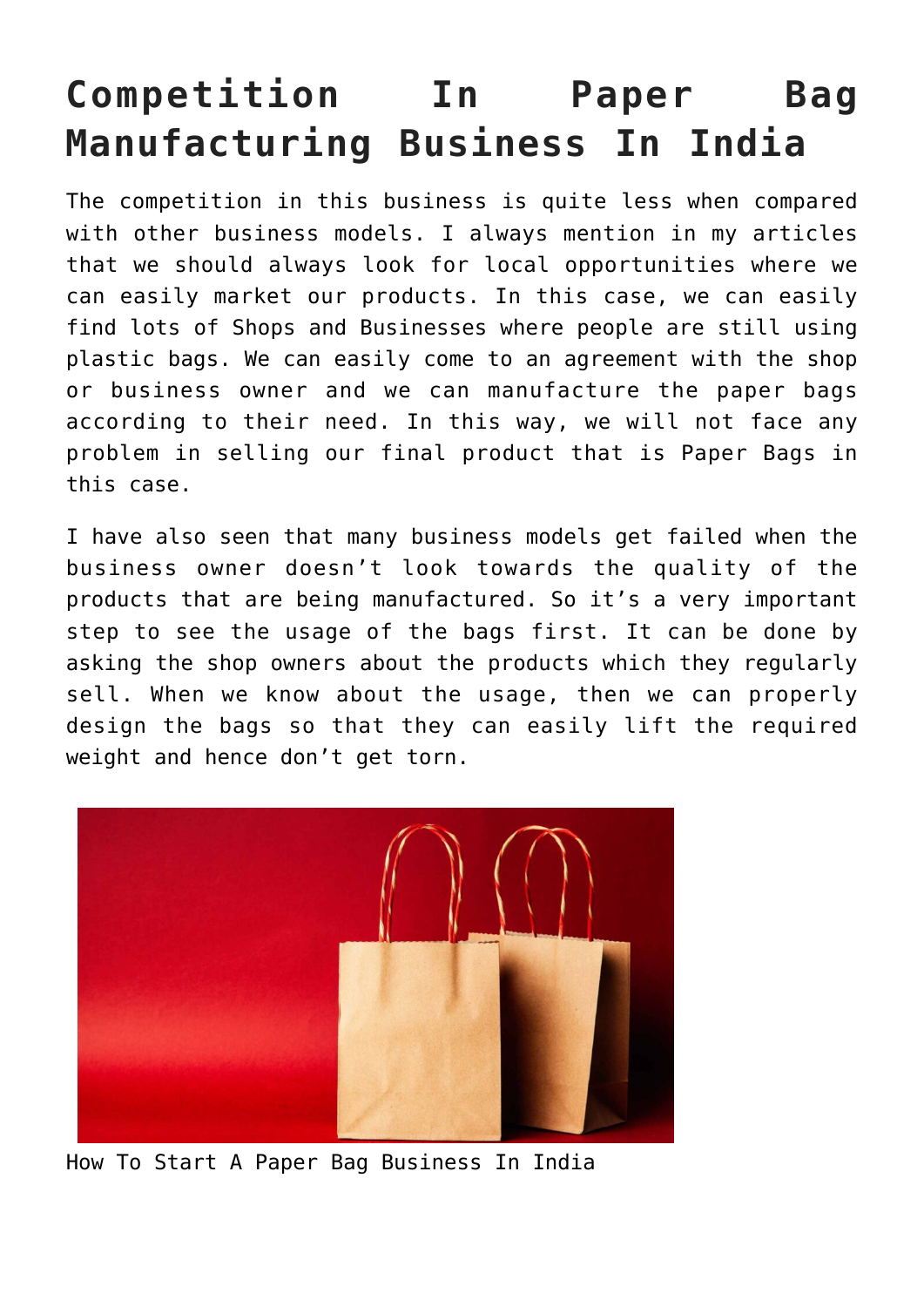# **Raw Materials Required For Starting Paper Bag Manufacturing Business In India**

To start Paper Bag Manufacturing Business In India the things required are mentioned below.

- Paper Rolls Whether we buy from the market or we recycle on our own Paper Rolls are thus needed to make Paper Bags.
- Paper Sheets
- Printing Materials Ink, Colors, etc.
- Logo or design stickers
- Laces or Tags
- Stickables like Gum, Cello Tapes, Resins, etc
- Grommet Holes that are made on materials so that laces can pass through it

### **Machines Required To Increase The Production Of Paper Bags**

Though this business plan can be started with manual workers and from the home itself. If someone wants to make a smallscale factory or a large-scale factory then there are many machines that increase the production rate of Paper Bags and can help in increasing the profit in the Paper Bag Manufacturing Business.

The Basic Cost of these types of Machines usually lies between 3 Lakhs to 25 Lakhs. Some of the points on which the prices of these machines may differ are:

- The price is dependant upon the rate of production (motor speed) and the technology the machine is using.
- The price also depends greatly upon the Brand which has manufactured the machine.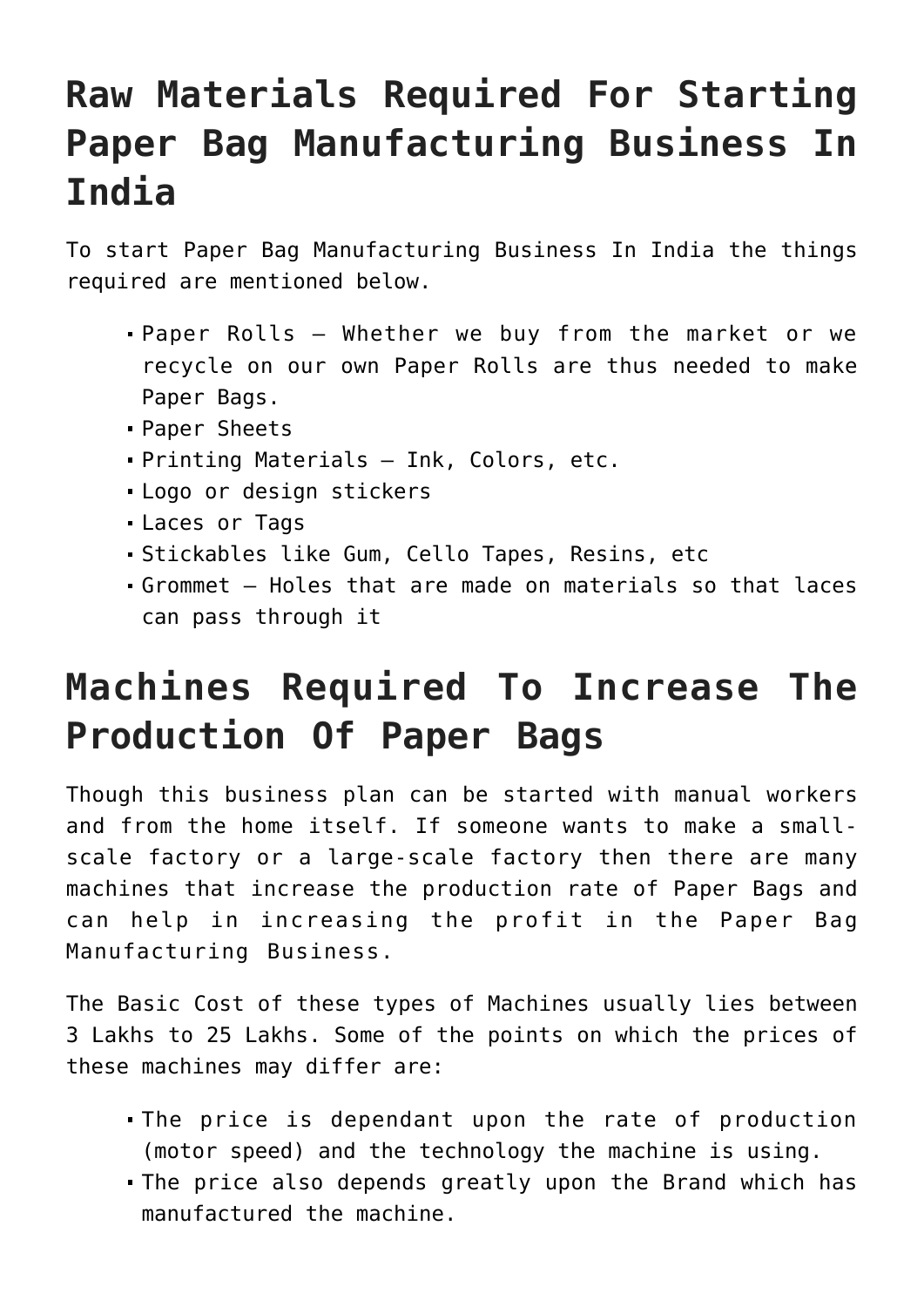The prices may also depend upon the machines if they are automatic or they are semi-automatic.

The requirements of these machines also depend on various factors. So it will be a good practice to do a good amount of research on the technical specifications of the machine before buying it. Some of the basic features that one should look at before buying these machines are mentioned below.

- Roller Design
- Die Type
- Motor Horsepower
- No of Colour that the machine can print
- Production Rate
- Automatic or Semi Automatic
- Power Requirements

#### **Machines That Are Widely Used In Paper Bag Business Plan**

For Paper Bag Manufacturing Business the machines that are widely used are as follows

- Testing Machine
- Creezing Machine
- Bag Cutting Machine
- Stereo Press and Stereo Grinder
- Lace Fitting Machines
- Grommet Fitting Machines
- Punching Machines

Make sure to check out this [link](https://www.bharathmachines.in/paper-bag-making-machine.html) if you want to learn more about the Paper Bag Manufacturing Machines.

#### **Workflow Of Paper Bag Machines In The Production Of Paper Bags**

When we use machines for the production of paper bags the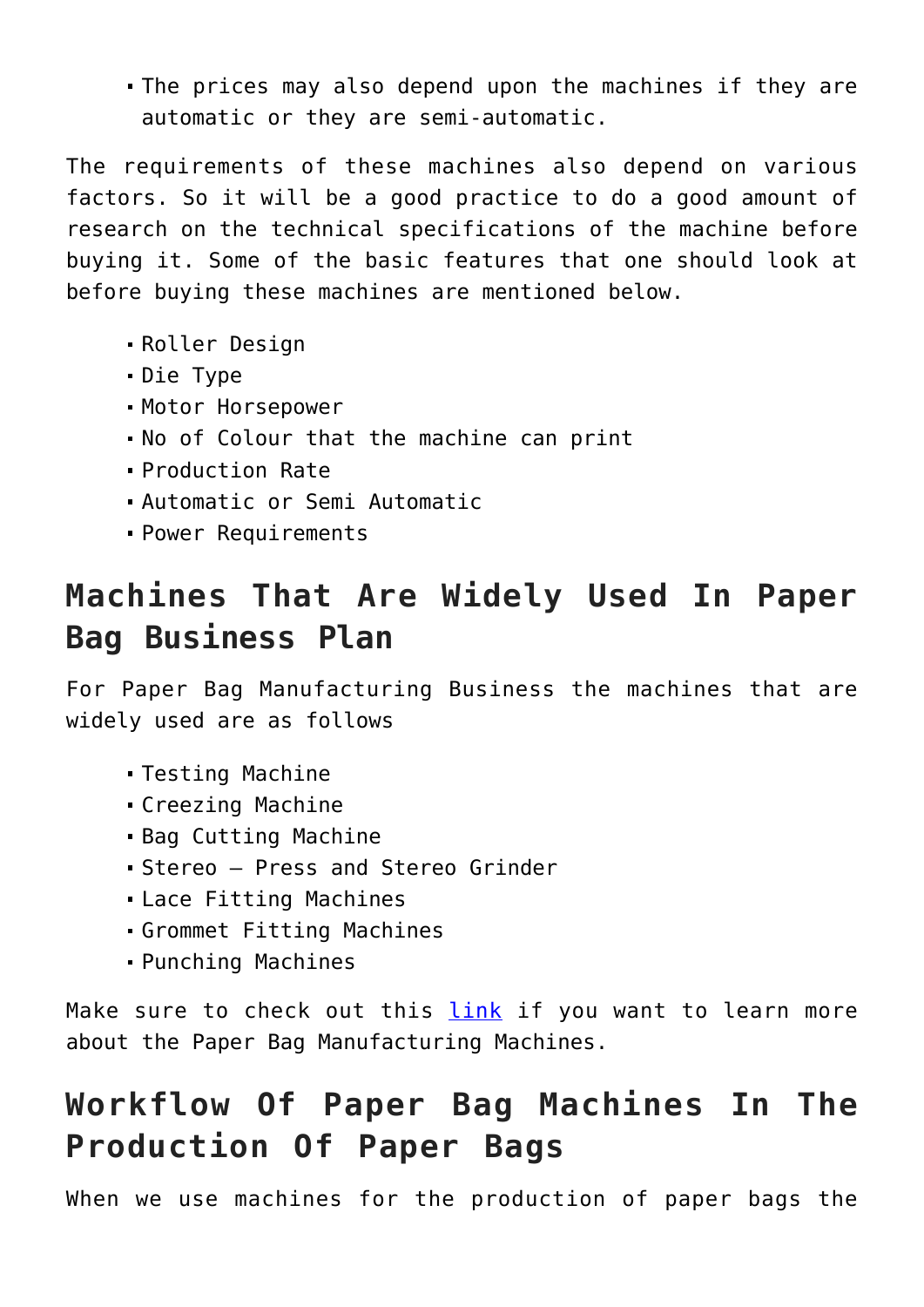machine usually follows the steps that are mentioned below

- Paper cutting
- Putting requires stickable and then Pressing it
- Printing the design or logo or image whichever is required
- Punching for holes
- Attaching laces to the holes

# **Planning Needed To Setup Paper Bag Business In India in 2022**



Planning Needed To Setup Paper Bag Business In India

#### **Basic Planning For Paper Bag Business Plan**

If you want to start this Paper Bag business in India, you have to make various plans upon the things like area required for the production or the manufacturing plant to the number of workers either they be skilled or unskilled. Let us break down all of this in the upcoming paragraphs.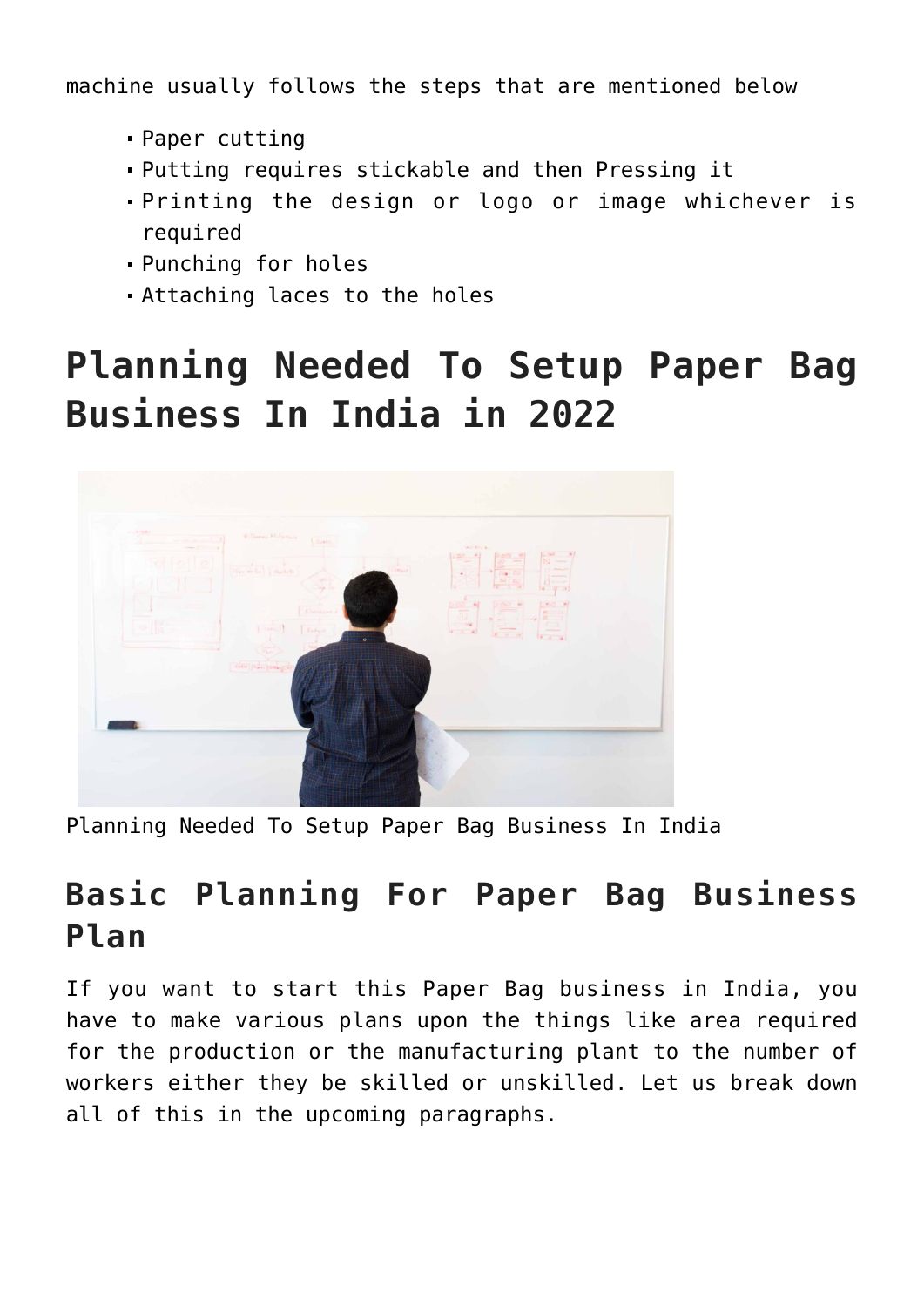#### **Area And Location Requirements For Paper Bag Production Business**

We should always choose the most appropriate location where we can reduce our manufacturing and transportation costs. This simply means that we have to find a place where we will have fewer charges for electricity, labor, land, and other such facilities.

A Semi-Urban area will be the right choice for this business. This is because we can enjoy the benefits of urban areas as well as Rural areas. If we are delivering our manufactured paper bags to our clients, then the transportation cost should be planned. To make it minimum, we can fix the location near the market.

### **Basic Cost To Start A Paper Bag Business In India**

For setting up a Paper Bag Manufacturing Business in India the basic investment greatly depends upon

- Area and Location The rent greatly depends upon the location so its really not possible for us to discuss the exact amount of money that is needed.
- Machine We can find many options when we look towards buying machines for our business. The price of Automatic machines may be greater than the price of semi-automatic or manual machines.
- Bills Electricity Bills, Water Bills and all those necessary bills are required to be paid.
- Type of Workers As we are using machines in the manufacturing of Paper Bags therefore the workers should be more skilled then only they will be able to handle those machines and get the most profit out of it.
- Transportation Cost This cost is generally ignored by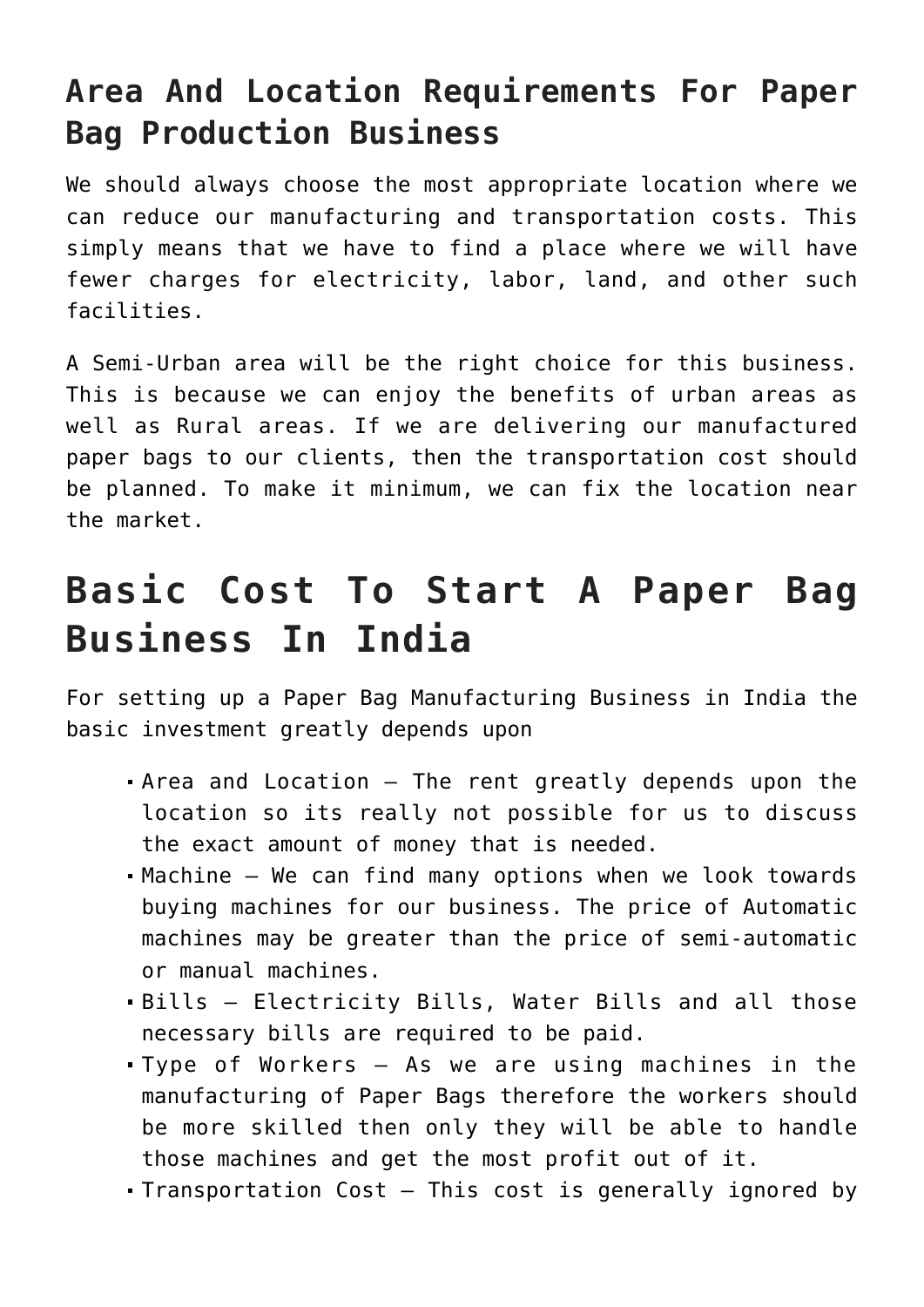many new business owners. We should take account of these costs and then decide the location and hence all the things for which investment may go up or down.

Taking all of these expenses in mind we can summarize the expenses as 1 Lakh Rupees to 2 Lakh Rupees for the basic raw materials and for the machines 3 Lakh Rupees to 10 Lakh Rupees are needed. For a start, one can invest 4 Lakh Rupees to 5 Lakh Rupees and can get a decent amount of profit in the Paper Bag Business using machines. In this summary, we have not counted the money that will be needed in setting up the location as it will greatly vary from place to place.

Though if we try to start Paper Bag Business from our home (without machines) itself we can start it with a potential investment of 50 Thousand to 1 Lakh Rupees.

## **Things To Keep In Mind Before Starting A Paper Bag Business In India**

For setting up any kind of business in India, we have to take various permissions and licenses from the Government. These documents help us to practice our business legally and to get all the benefits provided by the Government.

Some of them are mentioned below.

- Trade Licence
- **[UDYOG Aadhar Registration](https://udyamregistration.gov.in/Government-India/Ministry-MSME-registration.htm) (MSME Registration)**
- NOC by the Local Government and from the Pollution Board
- [BIS Registration](https://www.bis.gov.in/index.php/product-certification/product-certificatin-apply-online/)
- GST Registration, etc.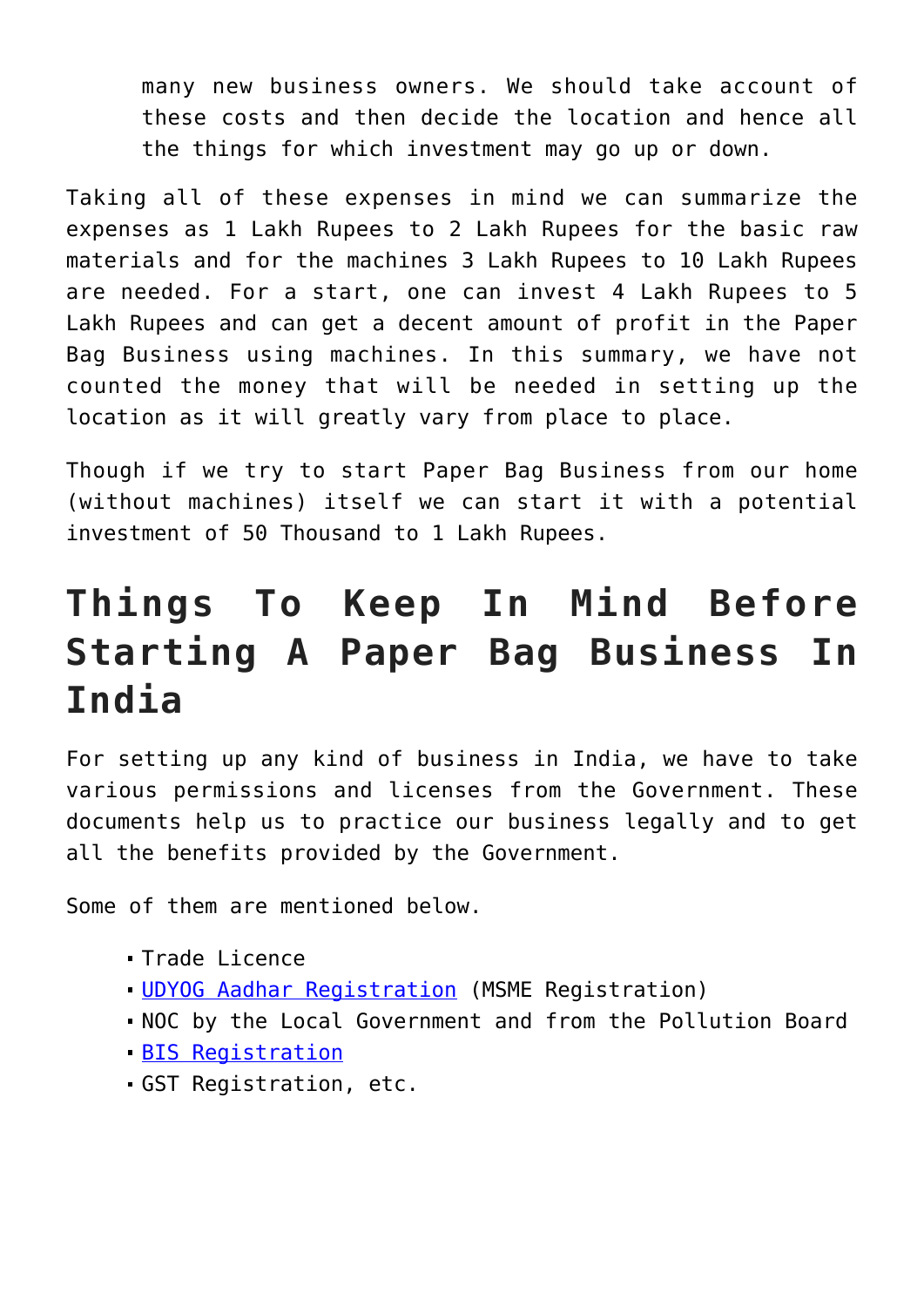## **Risks And Problems That We Might Face While Setting A Paper Bag Business In India**

When we make any business plan we have to think both about its pros and its cons before taking any action. As there are many risks that are related to businesses that people don't consider from the start. Though we have talked about so many pros of the Paper Bags Business. So now let's dive deep and discuss some of the risks or the cons of the Paper Bags Business in India.

- Storage of Paper Bags in Damp Conditions During rainy season it is quite possible that the bags which are stored gets exposed to the humid weather and may get moist and hence they can get wasted and hence will cause a loss in the business.
- Power outages can cause problems in our production and that may lead in getting the raw material wasted.

### **Profits In Paper Bag Business In India**

When we talk about the profits for Paper Bag Business using machines in India we can say that the profits depend totally on the number of bags that are produced per hour. The number of bags also depends upon the different types of machines that are currently available in the market. Some of the machines produce about 5000 to 10000 pieces per hour and they are expensive obviously.

Generally, the profit in this business idea is about 10 to 20 Paise per paper bag and if our machine produces 5000 paper bags per hour then we can get 500 Rupees per hour. If that machine works for 8 hours a day then we can get a profit of